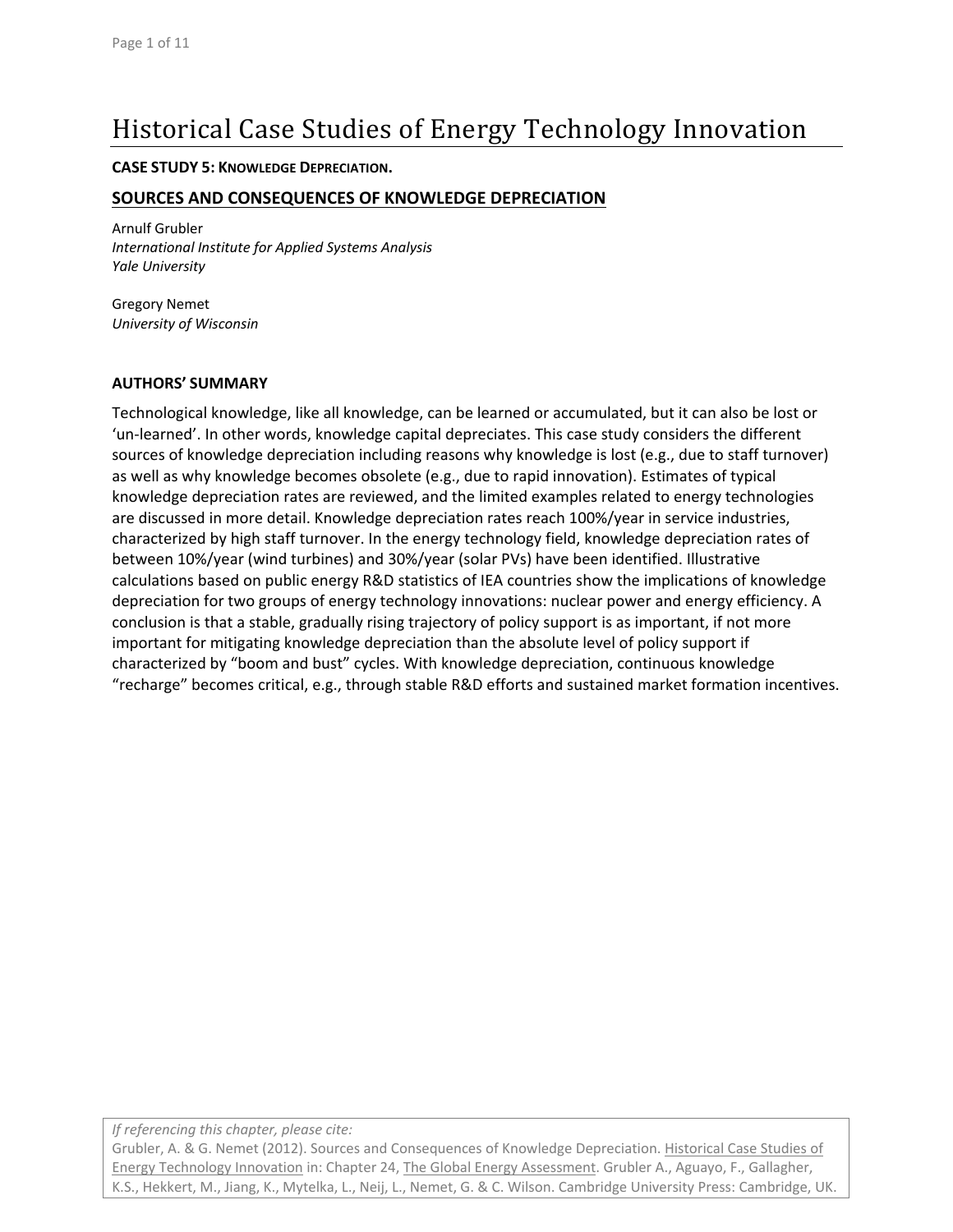# **1 INTRODUCTION**

Not unlike physical capital, knowledge capital also depreciates. Technological knowledge, like all knowledge, can thus be accumulated (learned) but equally lost (un-learned). The underlying reasons for, as well as the rates of, knowledge depreciation hold important implications for innovation policy.

The relevance of knowledge depreciation for the knowledge basis of innovation is straightforward. And yet it is often ignored in analysis that unduly focuses on knowledge creation rather than on an integrated perspective that also includes the negative side of the knowledge equation. The topic of knowledge depreciation is thus under‐researched, with no single review paper available in the literature. The explicit treatment of energy technologies within the context of knowledge depreciation is even more patchy and hence motivates this case study which reviews a (very limited) research field.

Knowledge depreciation can be conceptualized as depending on two main variables. The first is the degree of innovation-driven technological obsolescence. The second dimension is the rate by which (otherwise unchanged) technological knowledge depreciates due to turnover of the holders of that knowledge.

The rapidly changing information and communication technology or 'ICT' field provides an important example of innovation‐driven technological obsolescence. ICT also illustrates the need to differentiate two types of technological obsolescence: technical and economic. Older vintages of ICTs (e.g., cell phones, computers) are discarded by consumers not because they are broken (technical obsolescence) but rather because newer, better performing models (with rapidly falling prices) are a preferred alternative (rapid innovation driven economic obsolescence). Changeover times in laptop computers are typically in the range of 3 years, and for cell phones often less than one 1 year in some markets (e.g. younger consumers in OECD countries).

The second variable influencing knowledge depreciation relates to staff turnover within organizations. Staff are the holders of the knowledge stock, and high rates of staff turnover (for whatever reason) is associated with knowledge depreciation, particularly if these staff hold key positions with respect to knowledge management.

Knowledge depreciation rates thus depend on the twin influences of the rate of innovation and the degree of policy and human capital volatility.

Knowledge depreciation is known to affect particularly settings in which knowledge remains largely tacit (i.e. uncodified, "hands‐on" experience) residing in individuals (e.g., staff) or organizational entities (e.g., management) that needs to be acquired again in case of staff turnover or "stop and go" production schedules (e.g. Argote et al., 1990). A second type of depreciation occurs as old knowledge becomes obsolete. Knowledge can depreciate because of an insufficient "recharge" of knowledge (Evenson, 2002) in cases where innovation proceeds rapidly such that old technological knowledge is no longer relevant for updated processes/techniques but new learning cannot proceed quickly enough (e.g., because of financial constraints). Both dimensions of knowledge depreciation are of particular concern in energy technology innovation systems when rapid rates of innovations coincide with erratic funding and policy support (see the case studies on Solar Water Heaters, Solar Thermal Electricity, and Synfuels).

### *If referencing this chapter, please cite:*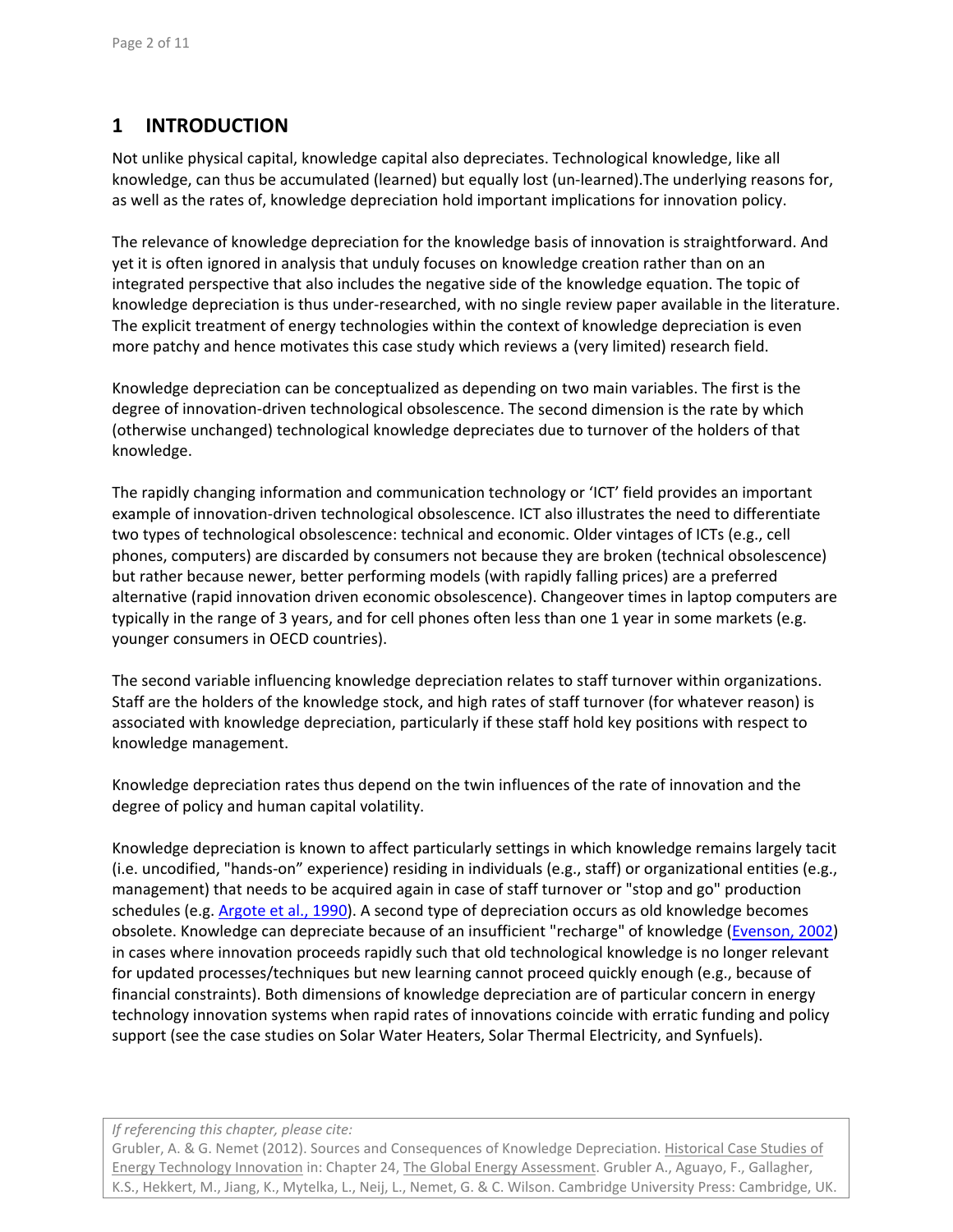Another (even if atheoretical and empirically largely unfounded) distinction often advanced in the energy technology innovation literature is the differentiation as sources of knowledge accumulation between "learning by searching" (e.g. R&D) and "learning by doing" (e.g., accumulated production experience or market deployment). Kouvaritakis et al. (2000) provide an example of such a model formulation). The assumed perfect substitutability of the two sources of learning, as well as formidable statistical challenges due to multi‐collinearity and unknown lags, are major critiques of so‐called "two factor" learning curve models (as formulated, e.g., by Miketa and Schrattenholzer, 2004).

Knowledge depreciation affects both the knowledge gained from R&D as well as the experience gained through production and market deployment. Recent work on knowledge depreciation in decisions made by US wind turbine operators shows the high rates of depreciation in a learning by doing context (Nemet, 2012). This is discussed further below, as is the case of nuclear power in the countries of the International Energy Agency ('IEA'). There is evidence of R&D knowledge depreciation of nuclear power, but also of nuclear knowledge depreciation in the ability to construct nuclear power plants as in the recent disappointing experiences at the two construction sites of the European Pressurized Water Reactor or 'EPR'. When the first EPR, the AREVA/Siemens Olkiluoto‐3 project in Finland, went at least three years behind schedule and 50% over budget, AREVA could and did blame this on its foreign partners, but no such explanation was plausible for the identical Flamanville‐3 EPR built by and for French institutions in France. When after a year's construction the project was a year late and 20% over budget, doubts arose about whether AREVA's last order before Olkiluoto‐3, in 1992, was so long ago that critical design and construction skills may have atrophied (even in routine tasks such as quality assurance and documentation for concrete) (Grubler, 2010).

# **2 KNOWLEDGE DEPRECIATION THROUGH POLICY AND HUMAN CAPITAL VOLATILITY**

Knowledge gained from experience may be inherently more susceptible to depreciation than other types of knowledge. Scientific knowledge goes through a process of peer review and dissemination; research and development activities are carefully monitored and often intentionally organized as experiments. In contrast, tacit knowledge may be particularly vulnerable to depreciation. This implies that learning by doing is prone to especially high rates of depreciation since that experience in production is less likely to be codified than in research and development activities.

In a study of the (temporary) wind power industry boom in California in the 1980s and 1990s, Nemet (2012) found evidence of learning by doing, both in the operation of existing wind projects and in the installation of new ones. However, this learning was subject both to knowledge depreciation and diminishing returns to experience. Knowledge gained from experience appears to have depreciated rapidly, with the half-life of new knowledge less than three months. Lessons about how to run wind farms were gained as a side effect of producing electricity. Careful codification of the outcomes of trials was unlikely to have been a priority in the context of an investment boom for an infant industry. Bankruptcies were frequent and employee attrition was high. Even if important knowledge was gained in the process of installing and operating wind turbines, it was dispersed and much of it was not available for future projects.

The rate of depreciation reported by Nemet (2012) for the Californian wind industry is very similar to that estimated by Argote, Beckman, and Epple (1990) for shipbuilding, though it is slower than the

### *If referencing this chapter, please cite:*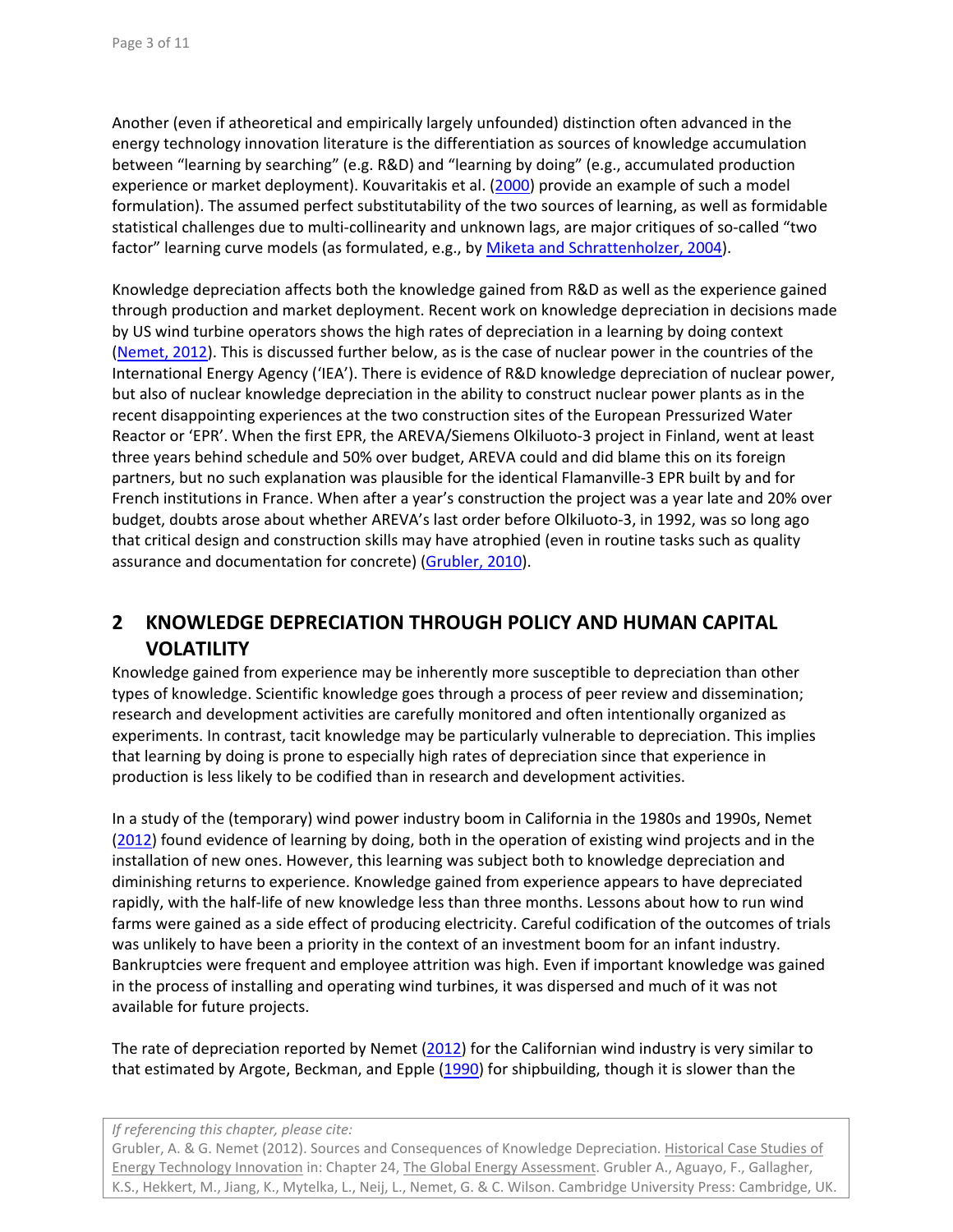depreciation rates in other industries reported in Darr, Argote, and Epple (1995), and faster than those in Benkard (2000) and Thompson (2007). It has long been recognized in the management literature that in service industries (e.g. pizza franchises) organizational and production knowledge can be lost quickly, especially under high rates of staff turnover (that can be up to 300% per year). Argote et al. (1990), Argote (1996), and Darr et al. (1995) provide reviews and report knowledge depreciation rates from 25% to 50% *per month* in service industries. Such high rates of knowledge depreciation basically imply that after a year only 0% to 5% percent of the original knowledge of an organization remains. Kim and Seo (2009) arrive at similar high depreciation rates of some 26% per month in their analysis of Liberty ships manufacture during WWII (even if earlier studies on the same case, e.g. Thompson (2007) report much lower rates of 4% to 6% per month, highlighting the large uncertainty and challenges involved in estimating knowledge and its depreciation rates).

A classical case discussed in the literature of technological learning is the case of the Lockheed L1011 Tri‐ Star aircraft (Argote and Epple, 1990). Other studies in the aircraft industry suggest a significant reduction in manufacturing costs or 'learning by doing' as more production experience (output volumes) is accumulated. The Lockheed Tri‐Star aircraft was an exception to that rule. When after an extended production halt, production resumed again, manufacturing costs were much higher and also did not decline subsequently, reflecting experience/knowledge lost or "un‐learning" that could no longer be recovered. The reason for this knowledge depreciation was basically the same as for pizza franchises: During the production halt the entire staff of the manufacturing plant was fired (including managers that according to Mishina (1999) are the main locus of organizational learning and knowledge in aircraft manufacturing). Benkard (2000) reports corresponding knowledge depreciation rates of typically 40 percent *per year* in aircraft manufacturing. The wind industry in the study by Nemet (2012) had similar challenges due to the extreme seasonality in the California wind resources, which relied on thermal gradients between cool marine air and hot inland areas. Very little production occurred from September to March each year, although maintenance activities during the off‐season helped retain a base level of knowledge generation processes.

Next to knowledge codification and preservation, human capital management is therefore key to minimize volatility‐driven knowledge depreciation. Similarly, the design of policy instruments to create incentives for learning should account not only for the existence of spillovers from learning, but also for the persistence of that knowledge.

Boone at al. (2008) in their study of knowledge depreciation of professional services conclude that the extremely low rates of knowledge depreciation found in engineering design firms is explained by comprehensive knowledge documentation (earlier CAD designs are documented and kept for subsequent use), a stable business, as well as low staff turnover rates (3%/year only) particularly among senior engineers which is markedly different compared to typical service industries such as food retailing. As such, the study provides valuable lessons for improved knowledge management in energy technology and other innovation systems highlighting in particular the importance of documentation, codification, and preservation of knowledge as well as the need for a minimum degree of continuity in senior staff that are the "living memory" of organizations. Institutions practicing comprehensive reassignment (job-rotation) policies can frequently lack any institutional memory of earlier corporate strategies. At a renewable energy investment strategy workshop in an energy major attended by one of the authors (Grubler), a group of managers were entirely unaware that the company had previously invested into solar PV and biofuels but had since sold these activities.

### *If referencing this chapter, please cite:*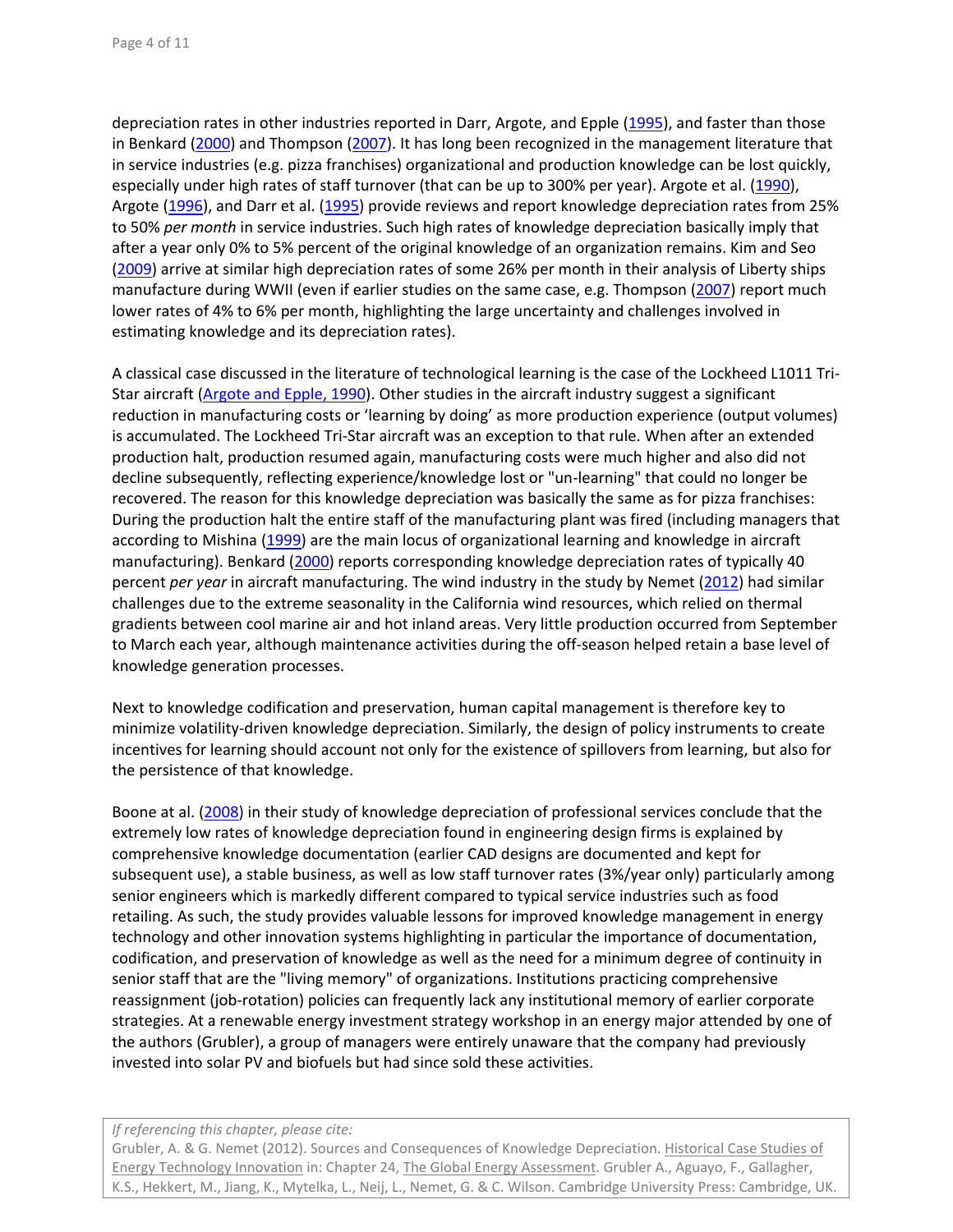Similarly, the case study on solar thermal electricity discusses the importance of national laboratory studies of the performance and improvements of the 350MWs of Solar Energy Generating Station (SEGS) plants in California in the 1980s. These careful studies preserved much of the knowledge about how to design, build, and operate large‐scale solar power plants. The resulting reports were important in offsetting knowledge depreciation during the 15‐year period in which no new commercial plants were built, the US R&D program was almost completely eliminated, and the original builder of the plants filed for bankruptcy, selling off the plants to multiple investors.

### **3 KNOWLEDGE DEPRECIATION THROUGH TECHNOLOGICAL OBSOLESCENCE**

Estimates of innovation driven knowledge depreciation for entire industries are extremely limited. Hall (2007) provides one of the few comprehensive efforts to estimate knowledge depreciation across various industry sectors relating the market value of firms to patent data to estimate the R&D knowledge depreciation in six US industry sectors. The study found knowledge depreciation to vary significantly over time and across industries, with median R&D knowledge depreciation rates of between 15% *per year* (drugs and instruments) up to 36% per year (electrical)*.* An alternative model formulation using a production function approach did not yield any statistical significant results of knowledge depreciation.

Watanabe et al. (2002) provides one of the few estimates of knowledge depreciation for energy technologies. By constructing a knowledge stock model for the Japanese PV industry that includes both R&D by firms and knowledge spillovers from other firms (measured via patent citations) he estimates a mean PV knowledge depreciation rate of some 30% per year. This implies that without continuous recharge (R&D) an existing technology knowledge stock is reduced to some 25% of the original value after 5 years and to less than 5% after 10 years. Nemet (2009) provides an illustration for the US wind turbine industry by analyzing citations to a set of "highly cited" (i.e. valuable) wind energy patents. He finds that 40% of all (cumulative) citations occur during the first five years, after which citations decline to basically zero after 25 years. While lags in knowledge diffusion account for the gradual increase in citations in the first 5 years, the declining trend in patent citations after year 5 reflects their decreasing significance and can be used as a proxy for knowledge depreciation, which corresponds to a rate of approximately 10% per year after the 5th year.<sup>1</sup> The lower number compared to the Watanabe et al. (2002) study can be explained by technology differences (PVs being on a much more dynamic technology trajectory, compared to wind turbines) but also due to the fact that the Nemet sample focuses on "highly cited" patents, i.e. only a subset of all patents which are the most successful ones whose knowledge base can be expected to depreciate at a slower rate than the industry‐wide knowledge stock (i.e. by considering all patents), which was the subject of the Watanabe study.

It's important to note that the use of patent citation data helps distinguish between the effects of technological obsolescence and employee turnover. Patents require a detailed and fully public invention disclosure. This codification, including diagrams and detailed schematics, preserves knowledge that

*If referencing this chapter, please cite:*

 $1$  The lower number compared to the Watanabe study cited above can be explained by technology differences (PVs being on a much more dynamic technology trajectory, compared to wind turbines) but also due to the fact that the Nemet sample focuses on "highly cited" patents, i.e. only a subset of all patents which are the most successful ones whose knowledge base can be expected to depreciate at a slower rate than the industry‐wide knowledge stock (i.e. by considering all patents), which was subject of the Watanabe study.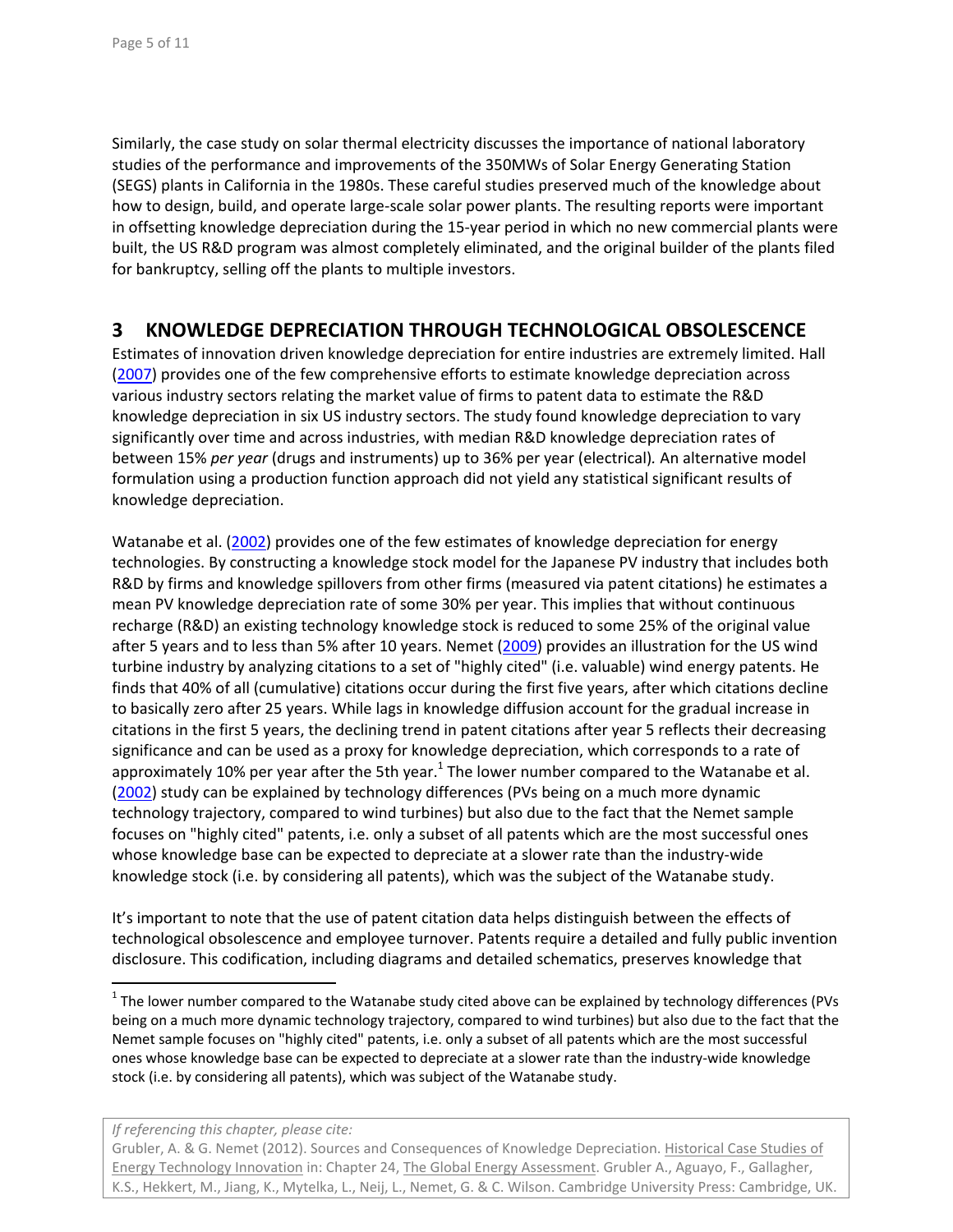would otherwise be lost through employee attrition as discussed above. The depreciation rates we see in these studies essentially isolate the effect of technological obsolescence. As a result, they produce lower estimates of depreciation rates than studies that include the effects of both attrition and obsolescence.

# **4 SYNTHESIS OF KNOWLEDGE DEPRECIATION RATES**

The available literature suggests typical knowledge depreciation rates of between 10 to 40 percent per year in industries comparable to energy, i.e., industries in which innovation and R&D play a significant role. (Human capital volatility remains an important driver independent from R&D intensiveness). Given such high rates of obsolescence of technological knowledge, continuous "knowledge recharge" and maintenance becomes extremely important. To date, no study has attempted to assess the relative contributions of human capital volatility and innovation‐driven technological obsolescence to knowledge depreciation. Nonetheless, Figure 1 below provides a qualitative ranking to the rates of knowledge obsolescence reviewed above along the two dimensions of knowledge depreciation.



**FIGURE 1. TYPICAL KNOWLEDGE DEPRECIATION RATES (% PER YEAR).** NOTES: US INDUSTRIES SHOWN IN MAGENTA (HALL, 2007); SELECTED ENERGY TECHNOLOGIES AND ACTIVITIES IN MANUFACTURING AND SERVICES SHOWN IN BLACK (SEE TEXT FOR SOURCES); RATES FOR BREEDER REACTORS IN FRANCE ESTIMATED BY THE AUTHORS (SEE TEXT FOR EXPLANATION).

It is quite intuitive that knowledge depreciation rates tend to be highest in cases when rapid technological obsolescence combines with high staff turnover, and/or erratic policy support. As an illustration consider the case of an innovation failure: the French plutonium fueled fast breeder reactor program whose culmination aimed at an early up‐scaling of reactor size to commercial scale in the form of the 1.2 GW Superphénix reactor in Creys‐Malville, France. After completion in 1985, and a stuttering performance record until reaching full capacity in 1996, the basic design flaws of using a liquid metal (highly corrosive sodium) as coolant provided for the ultimate demise of this technological innovation. Superphénix was permanently shut down in 1998. French public sector breeder reactor R&D peaked in the years prior to Superphénix's start‐up and declined precipitously along with the disappointing reactor performance and accumulating technical problems. Private sector R&D into breeder reactors was insignificant.

### *If referencing this chapter, please cite:*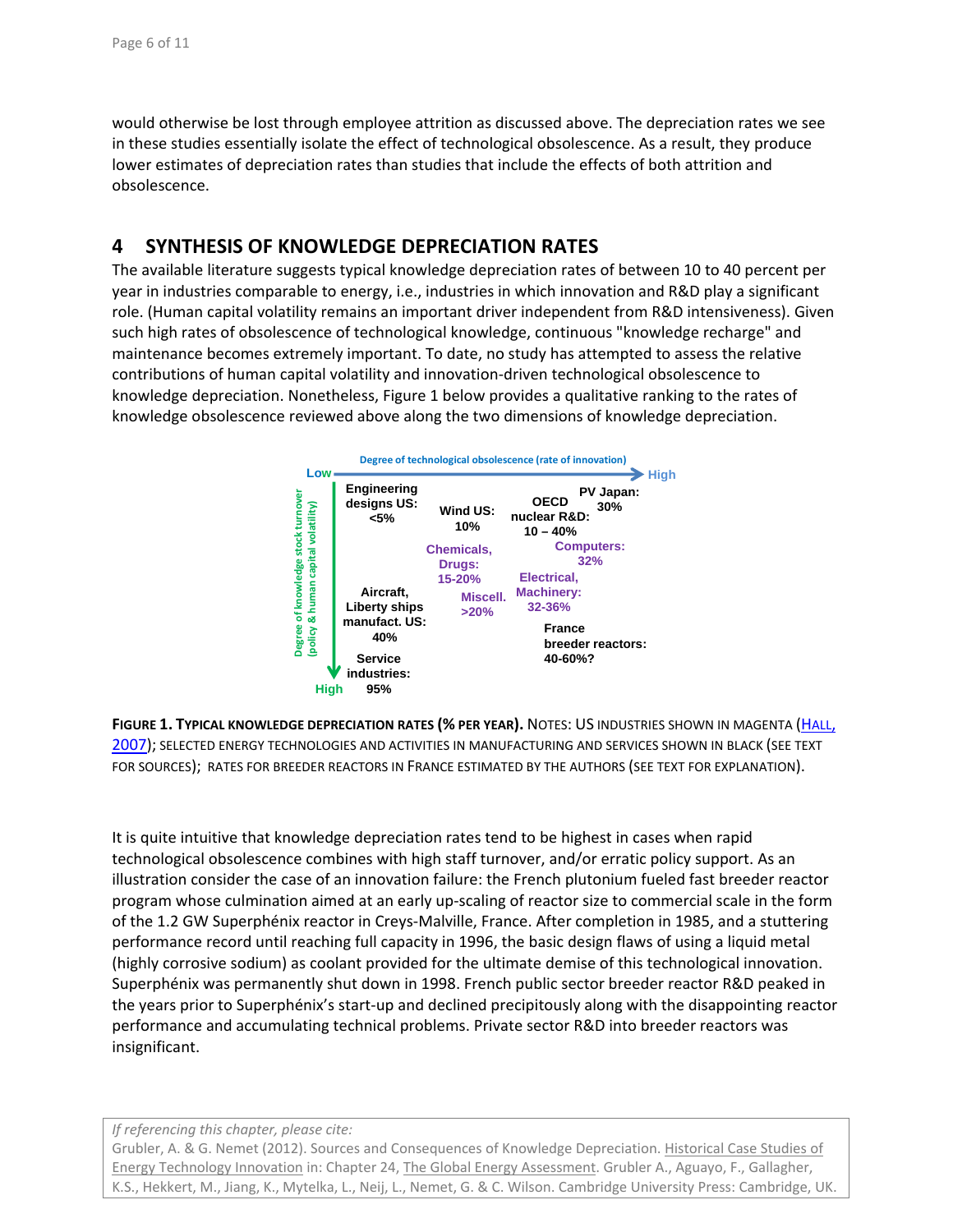Breeder reactor R&D expenditures declined between 40 to 60% per year over the period 1985 to 1989/1990 (IEA, 2008). It is likely that the staff attrition in R&D engineers and in operating engineers (after the shutdown of the reactor) reached similarly high levels (explaining our speculative estimated range of knowledge depreciation rates presented in Figure 1). In such extreme cases, high‐tech energy technologies and industries might not be all that different in terms of knowledge depreciation than more mundane human endeavors such as making pizzas.

# **5 R&D SPENDING: "HOW" IS AT LEAST AS IMPORTANT AS "HOW MUCH"**

In order to illustrate the importance of R&D knowledge depreciation, we draw on the IEA public sector R&D expenditure statistics using annual R&D expenditures of all IEA countries over the period 1974 to 2007 for nuclear and energy efficiency (IEA, 2008). The two examples represent contrasting patterns of R&D expenditure: high but erratic (nuclear) versus low but stable (efficiency). We then compute the remaining knowledge stock over time using a range of knowledge depreciation rates from 0%, 10%, 20%, up to 40% percent per year. The knowledge stock estimates shown in Figure 2 describe how much of the original knowledge (cumulative R&D) remains relevant at any given year. In the case of a 0% per year depreciation rate, the knowledge stock is simply the cumulative R&D until any particular year. In the other cases of >0% depreciation rates, annual expenditures are discounted by the corresponding depreciation rate and then summed up to estimate the knowledge stock. Downward sloping curves represent a decline in technological capability (remaining knowledge stock). A simplifying assumption underlying these calculations, and which is frequently employed in the literature (e.g., Watanabe et al., 2002), is that a linear relationship exists between R&D investment and knowledge creation. Neither increasing nor decreasing returns to R&D are assumed to exist. This restricting assumption is easier to criticize than to disprove empirically.



**FIGURE 2. R&D EXPENDITURES IN IEA COUNTRIES & KNOWLEDGE STOCKS UNDER DIFFERENT DEPRECIATION RATES FOR NUCLEAR (LEFT‐PANEL) AND ENERGY EFFICIENCY (RIGHT‐PANEL).** NOTES: R&D EXPENDITURES (\$2007) IN IEA COUNTRIES SHOWN ON LEFT AXIS IN RED (SOLID LINES SHOW ACTUAL R&D, DASHED LINES SHOW R&D REQUIRED TO MAINTAIN KNOWLEDGE STOCK AT 20% DEPRECIATION RATE); KNOWLEDGE STOCK FROM ACTUAL R&D EXPENDITURE SHOWN IN DECREASING ORDER ON RIGHT AXIS AT 0%, 10%, 20%, AND 40% PER YEAR KNOWLEDGE DEPRECIATION RATES.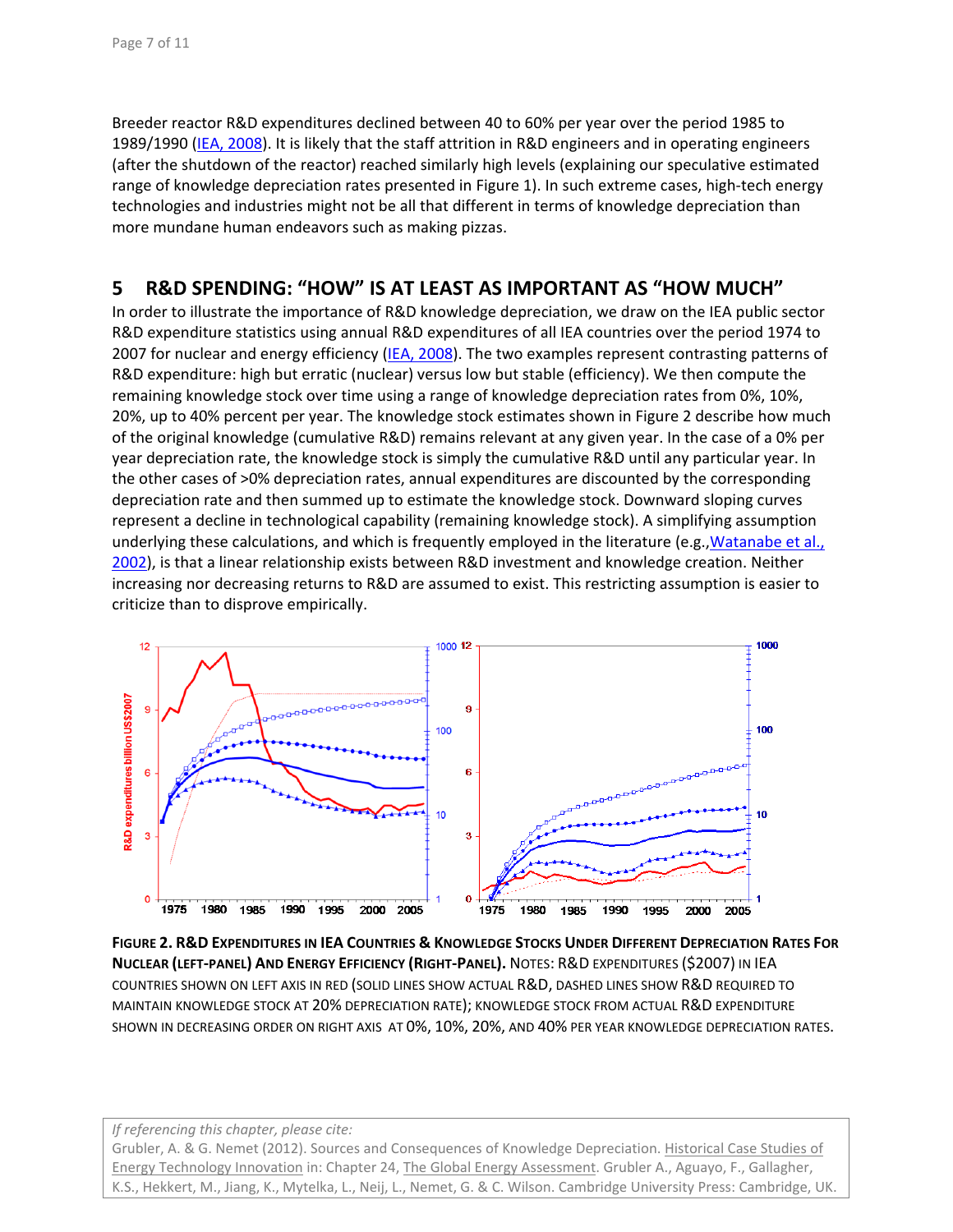As the distinction between the left and right-panels of Figure 2 illustrate for nuclear and energy efficiency respectively, a technology's knowledge stock is defined by two variables: the knowledge depreciation rate, and *the pattern of knowledge generation over time* (here: R&D expenditures). Erratic expenditures, as in the case of nuclear, are particularly prone to knowledge depreciation. Taking a mean knowledge depreciation rate of 20% per year, only 9% of the original knowledge remained in 2007 (22 billion US\$2007 out of a total cumulative nuclear R&D of 236 billion US\$2007). Conversely, in the case of energy efficiency R&D with the same assumed knowledge depreciation rate, 18% of the original knowledge remained (7 billion US\$ out of cumulative R&D expenditures of some 38 billion US\$). This was due to a more consistent R&D expenditure pattern allowing continuous knowledge recharge.

This finding of a much higher portion of knowledge retention in stable R&D expenditures is robust against the large variation in the rate of knowledge depreciation included in the studies discussed above. After a peak in nuclear R&D in 1982 at some 12 billion US\$, R&D expenditures declined precipitously resulting in a substantial reduction of the nuclear knowledge stock. In fact, maintaining the knowledge stock would have required annual R&D expenditures to the tune of 10 billion US\$ (assuming a mean knowledge depreciation rate of 20%/yr), i.e. twice above the actual R&D expenditures. This "R&D replacement" funding shortfall limited the continued knowledge recharge and consequently led to an additional knowledge depreciation beyond the "natural" rate of knowledge obsolescence. R&D into energy efficiency, while substantially below nuclear, was much less erratic and thus enabled continued knowledge recharge. Conversely, one could have achieved the same \$22 billion nuclear knowledge stock in 2007 with a more stable investment pattern, similar to that of efficiency. In this illustrative calculation we assume a starting nuclear R&D budget of 1.4 billion US\$ (actual: 8.5 billion US\$) in 1974 growing continuously by 4%/year to 2007 (similar to the average growth in energy efficiency R&D) and a mean knowledge depreciation rate of 20%. This would have required only 100 billion US\$ R&D expenditure, or 42% of the \$236 billion that was actually spent over 33 years, saving \$136 billion.

Table 1 provides a further illustration, again assuming a mean knowledge depreciation rate of 20%/year. Considering the entirety of energy R&D expenditures of IEA countries (IEA, 2008) suggests that only the equivalent of 53 billion US\$ out of the cumulative R&D spending of 431 billion US\$ over the period 1974 ‐ 2007 may still constitute useful technology knowledge at present, i.e. some 12%, with the remainder being "lost" investments due to knowledge depreciation. Technologies such as nuclear that have suffered a particularly erratic R&D funding profile of "boom and bust" are affected much more by knowledge depreciation than technologies that have received less, but more stable funding. This is seen in Table 1 by the corresponding lower percentage for nuclear compared to efficiency in the knowledge stock variable compared to cumulative expenditures.

In other words, for knowledge management, *a continuous and regular pathway of funding is as important as the absolute level of funding* with "boom and bust" cycles being particularly detrimental in maintaining and recharging technological innovation knowledge.

### *If referencing this chapter, please cite:*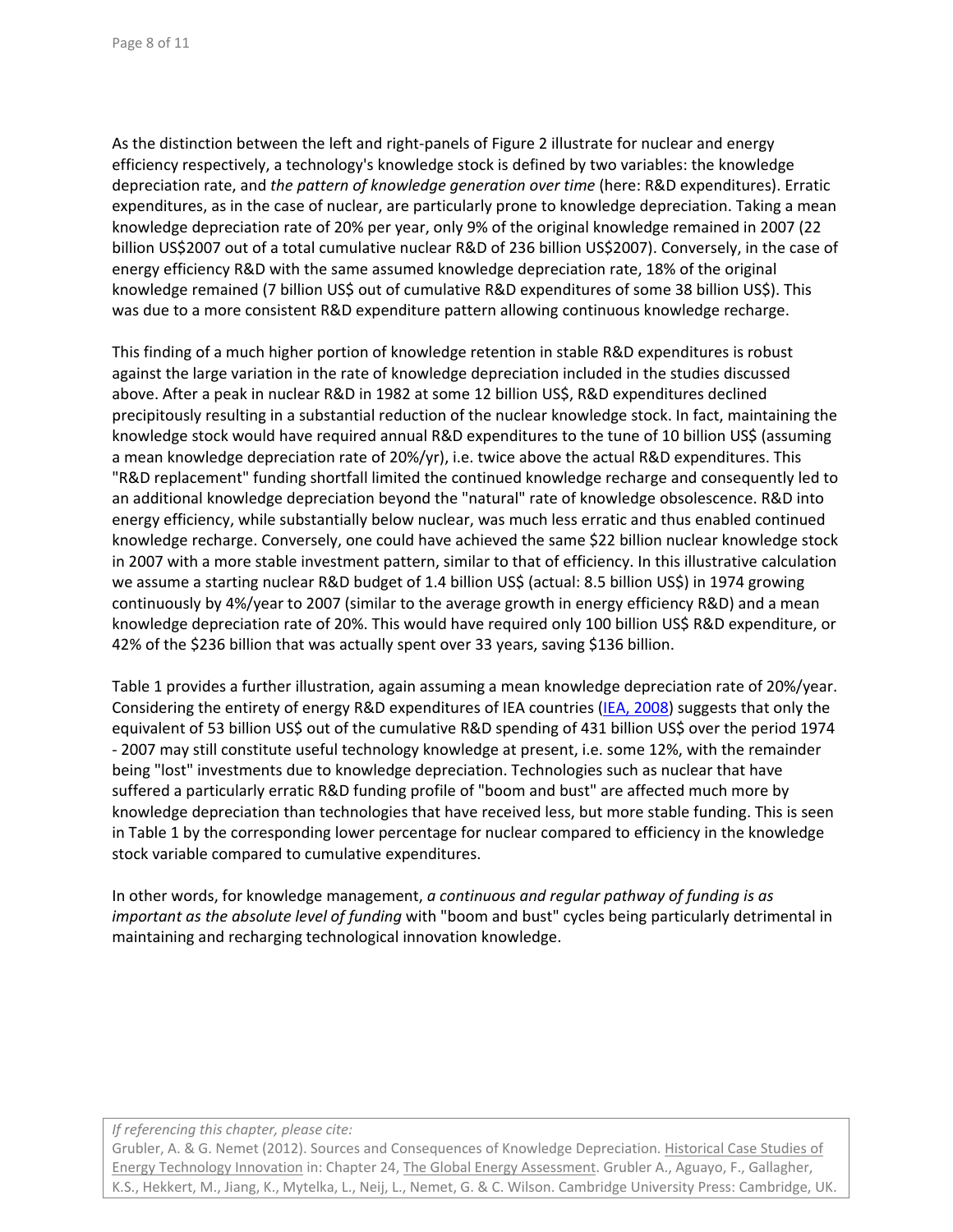**TABLE 1. CURRENT (2007) AND CUMULATIVE (1974‐2007) R&D EXPENDITURES OF IEA COUNTRIES (BILLION US\$2007) WITH ESTIMATE OF REMAINING KNOWLEDGE STOCK.** NOTES: ASSUMES AN AVERAGE KNOWLEDGE DEPRECIATION RATE OF 20% APPLIED TO ANNUALIZED EXPENDITURE PROFILES. SOURCE: IEA, 2008.

|                     | current R&D              |        | cumulative R&D   |       | remaining     |       |
|---------------------|--------------------------|--------|------------------|-------|---------------|-------|
|                     | (2007)                   | (2007) | $(1974 - 2007)$  |       | knowledge     |       |
|                     |                          |        |                  |       | capital stock |       |
|                     | 10 <sup>9</sup> US\$2007 |        | $% 109$ US\$2007 |       | % US\$2007    | %     |
| Energy efficiency   | 1.6                      | 13.0   | 38               | 8.9   | 7             | 12.9  |
| <b>Fossil Fuels</b> | 1.4                      | 11.3   | 55               | 12.8  | 6             | 11.6  |
| Renewables          | 1.5                      | 12.3   | 37               | 8.7   | 6             | 10.6  |
| Nuclear-fission     | 3.7                      | 30.6   | 194              | 45.1  | 18            | 33.3  |
| Nuclear-fusion      | 0.9                      | 7.3    | 42               | 9.7   | 4             | 7.9   |
| <b>Others</b>       | 3.1                      | 25.4   | 64               | 14.8  | 13            | 23.7  |
| <b>Total</b>        | 12.0                     | 100.0  | 431              | 100.0 | 53            | 100.0 |

### **6 DISCUSSION**

This case study's survey of the literature on knowledge depreciation in the field of energy technologies identified large gaps in available knowledge. Intricate measurement issues of a complex unobservable as well as the lack of comprehensive technology-specific data on innovation inputs and outputs will be needed to overcome these research gaps. Distinctions between depreciation via obsolescence and depreciation via human capital attrition provide a promising avenue for research. Another important research area will be to examine the impacts of different technological and organizational configurations on knowledge codification, and how public disclosure can help minimize knowledge depreciation. Distributed knowledge and technology cooperation networks could hold the promise of overcoming conventional patterns of knowledge depreciation. Technology, including open source, internet‐based information systems, could play an important role.

It is also important to establish empirically whether rates of knowledge depreciation are linked to the very nature of technologies themselves. In the case of knowledge accumulation this indeed seems to be the case. "Granular" small unit scale technologies appear to have twice as high rates of knowledge accumulation or learning than large scale "lumpy" technologies that by their very nature only allow experimentation at the scale of dozens to hundreds of projects compared to "granular" technologies produced and experimented with the scale of millions to billions (Wilson et al., 2012). More granular technologies, in part because they are dispersed among a large number of technological pathways with heterogeneous incentives for innovation, may also be less susceptible overall to the boom and bust cycles of prices, markets and policy associated with high rates of knowledge depreciation in the energy system.

Knowledge depreciation is an important and pervasive, yet under‐recognized phenomenon of technological innovation. Knowledge depreciation rates of 10% to 40% per year seem to be common. In some situations characterized by, for example, a lack of codification, boom and bust innovation incentives, and high rates of innovation, knowledge depreciation rates are even higher. Depreciating

### *If referencing this chapter, please cite:*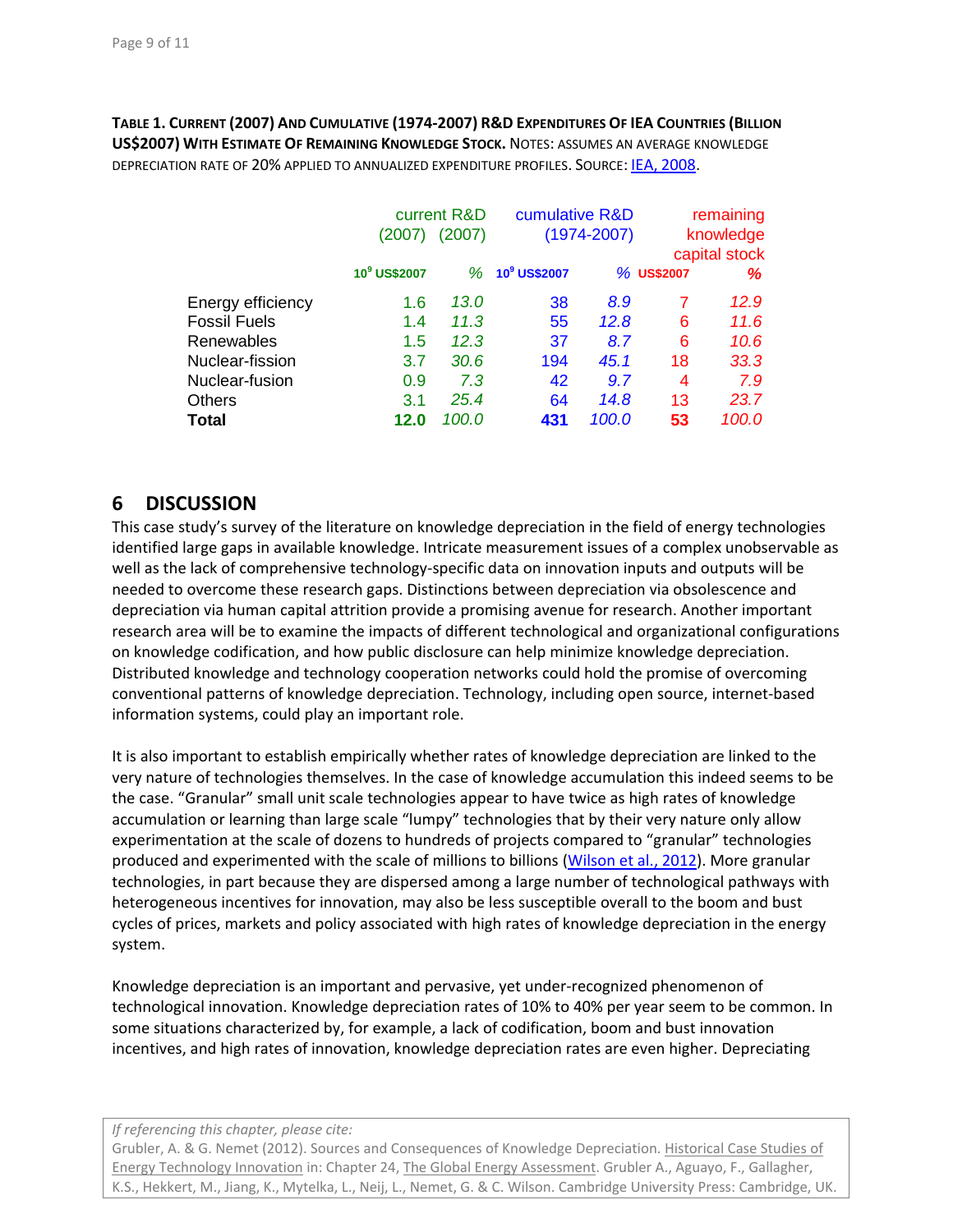knowledge has been observed in careful studies of a wide variety of industries, including several energy technologies. It occurs both for knowledge acquired through R&D as well as through experience.

These empirical findings and research challenges hold important implications for technology policy in terms of stability of support for knowledge accumulation as well as incentives for knowledge preservation and sharing. To mitigate knowledge depreciation, public policy support for R&D and market formation incentives should be made contingent on public disclosure of technological knowledge, from scientific papers, technical reports, patent applications, all the way to the documentation of actual market technology performance of subsidized technologies. Public disclosure of information is an essential first step for mitigating depreciation particularly associated with tacit technological knowledge by facilitating documentation, archiving and knowledge sharing.

More generally, knowledge depreciation needs to be more explicitly recognized and managed in technology policies. The life cycle of technological innovation from early experimentation to successful market deployment spans many decades (three decades being a rough rule of thumb). Recognizing this lengthy process both cautions against overambitious efforts to "scale up" innovations too quickly (e.g., the Superphénix breeder reactor) and definitively provides a cautionary tale against erratic policy signals and financial innovation support. When the pervasiveness of knowledge depreciation is taken into account, concerns about the inertia of entrenched government technology programs (Cohen and Noll, 1991) are balanced by concerns about the losses associated with volatile programming. 'Small and stable' as opposed to 'big but boom and bust' is an important policy implication which this case study on knowledge depreciation can provide to policy makers.

# **7 FURTHER READING**

Argote and Epple (1990) is a widely cited study in the field of knowledge depreciation, particularly in manufacturing and service industries. Nemet (2012) provides a recent application of thinking on knowledge depreciation to the early Californian wind industry.

# **8 REFERENCES**

Argote, L., 1996. Organizational learning curves: Persistence, transfer and turnover. *International Journal of Technology Management,* **11**(7‐8): 759‐769.

- Argote, L., Beckman, S. L. & Epple, D., 1990. The Persistence and Transfer of Learning in Industrial Settings. *Management Science,* **36**(2): 140‐154.
- Argote, L. & Epple, D., 1990. Learning Curves in Manufacturing. *Science,* **247**(4945): 920‐924.
- Benkard, C. L., 2000. Learning and Forgetting: The Dynamics of Aircraft Production. *American Economic Review,* **90**(4): 1034‐1054.
- Boone, T., Ganeshan, R. & Hicks, R. L., 2008. Learning and Knowledge Depreciation in Professional Services. *Management Science,* **54**(7): 1231‐1236.
- Cohen, L. R. & Noll, R. G., 1991. *The Technology Pork Barrel,* Washington, DC, Brookings.
- Darr, E., D. , Argote, L. & Epple, D., 1995. The Acquisition, Transfer, and Depreciation of Knowledge in Service Organizations: Productivity in Franchises. *Management Science,* **41**(11): 1750‐1762.
- Evenson, R. E., 2002. Induced Adaptive Invention/Innovation and Productivity Convergence in Developing Countries. *In:* GRUBLER, A., NAKICENOVIC, N. & NORDHAUS, W. D. (eds.)

*If referencing this chapter, please cite:*